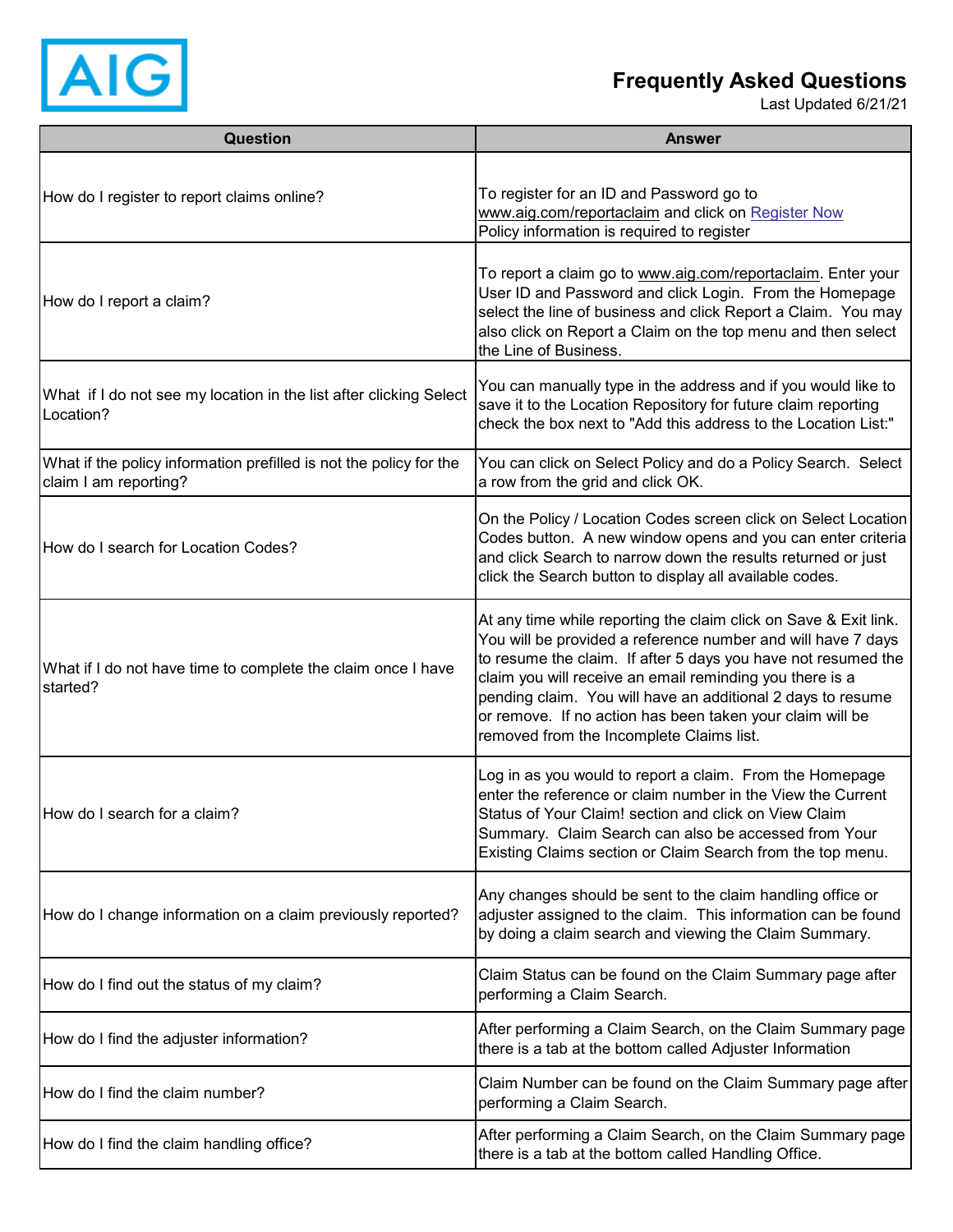| Question                                                                                                                                                             | <b>Answer</b>                                                                                                                                                                                                                                                                                                                                                                                                                                                                                                                                                                                                                                                                                                                                                                                                                                                                 |
|----------------------------------------------------------------------------------------------------------------------------------------------------------------------|-------------------------------------------------------------------------------------------------------------------------------------------------------------------------------------------------------------------------------------------------------------------------------------------------------------------------------------------------------------------------------------------------------------------------------------------------------------------------------------------------------------------------------------------------------------------------------------------------------------------------------------------------------------------------------------------------------------------------------------------------------------------------------------------------------------------------------------------------------------------------------|
| How do I view/print the FROI after reporting a claim?                                                                                                                | 1. From the homepage under Recent Activity, click on the<br>Previously Reported Claims tab to view a list of your most<br>recently reported claims.<br>2. Locate and select the claim you would like to print. Click on<br>the "View Claim Summary" button below the list of Previously<br>Reported Claims. The system should display the Claim<br>Summary information.<br>3. Under the Claim Management Information section, click on<br>the Documents tab to view a list of the documents associated<br>to your claim.<br>4. Locate the FROI in the list of documents and click the<br>"View File" button to the right of it. The system should open<br>the FROI in PDF format and allow you to view it. From here<br>the PDF view should give you an option to print the FROI.<br>**You can also use Claim Search to location the claim and<br>view the Claim Summary page |
| When I try to view the First Notice of Injury or Property &<br>Casualty Loss Notice form, the form is blank or some of the<br>data is missing. What is causing this? | This problem will occur if you are not using the most current<br>version of Adobe Acrobat Reader. Please go to<br>http://www.adobe.com and click on Adobe Reader to<br>download the latest version of this software.                                                                                                                                                                                                                                                                                                                                                                                                                                                                                                                                                                                                                                                          |
| Can I view claims reported telephonically?                                                                                                                           | At this time, only claims reported online can be accessed.                                                                                                                                                                                                                                                                                                                                                                                                                                                                                                                                                                                                                                                                                                                                                                                                                    |
| How do I find a medical provider?                                                                                                                                    | From the Customer Support page click on the Find Medical<br>Care link under the Medical Provider Web Site.                                                                                                                                                                                                                                                                                                                                                                                                                                                                                                                                                                                                                                                                                                                                                                    |
| Where can I find a blank copy of a First Report of Injury or<br>Loss Notice form?                                                                                    | First Report of Injury and Loss Notice forms are available on<br>our Customer Support page by clicking on the Claim Reporting<br>Guide link under Claim Forms.                                                                                                                                                                                                                                                                                                                                                                                                                                                                                                                                                                                                                                                                                                                |
| How do I update the spelling of my name?                                                                                                                             | From the HomePage click on the User Profile link in the top<br>menu. Then click on the Edit Profile link at the bottom of the<br>screen.                                                                                                                                                                                                                                                                                                                                                                                                                                                                                                                                                                                                                                                                                                                                      |
| How do I update my email address/User Id?                                                                                                                            | User ID's cannot be changed. You will need to register with<br>the new email address to ensure delivery of the email<br>confirmations as well as the capability to change your<br>password. Once completed, you can send an email from our<br>Customer Support page to have the claims submitted under<br>the old user id added to the new user id.                                                                                                                                                                                                                                                                                                                                                                                                                                                                                                                           |
| What if the insured I want to report a claim for is not attached<br>to my User ID?                                                                                   | From the top menu click on Manage Policies and click on Add<br>Policy. Policy Number, Effective Date and Insured Name are<br>required. If your policy is not found please contact the<br>IntelliRisk Help Center.                                                                                                                                                                                                                                                                                                                                                                                                                                                                                                                                                                                                                                                             |
| How do I see what policies are attached to my User ID?                                                                                                               | From the top menu click on Manage Policies and click on Add<br>Policy. Enter in the appropriate search criteria and click<br>Search. If you do not see a specific policy click on Add Policy.                                                                                                                                                                                                                                                                                                                                                                                                                                                                                                                                                                                                                                                                                 |
| How can I change my password?                                                                                                                                        | From the top menu click on the User Profile link and then click<br>on Change Password. Follow the onscreen instructions to<br>change your password.                                                                                                                                                                                                                                                                                                                                                                                                                                                                                                                                                                                                                                                                                                                           |
| How do I update my Security Answer created during<br>registration?                                                                                                   | From the top menu click on the User Profile link and then click<br>on the Edit Profile link.                                                                                                                                                                                                                                                                                                                                                                                                                                                                                                                                                                                                                                                                                                                                                                                  |
| What if I forgot my password?                                                                                                                                        | Go to www.aig.com/reportaclaim, click on "Need help signing<br>in?", and then click on "Forgot Password?".                                                                                                                                                                                                                                                                                                                                                                                                                                                                                                                                                                                                                                                                                                                                                                    |